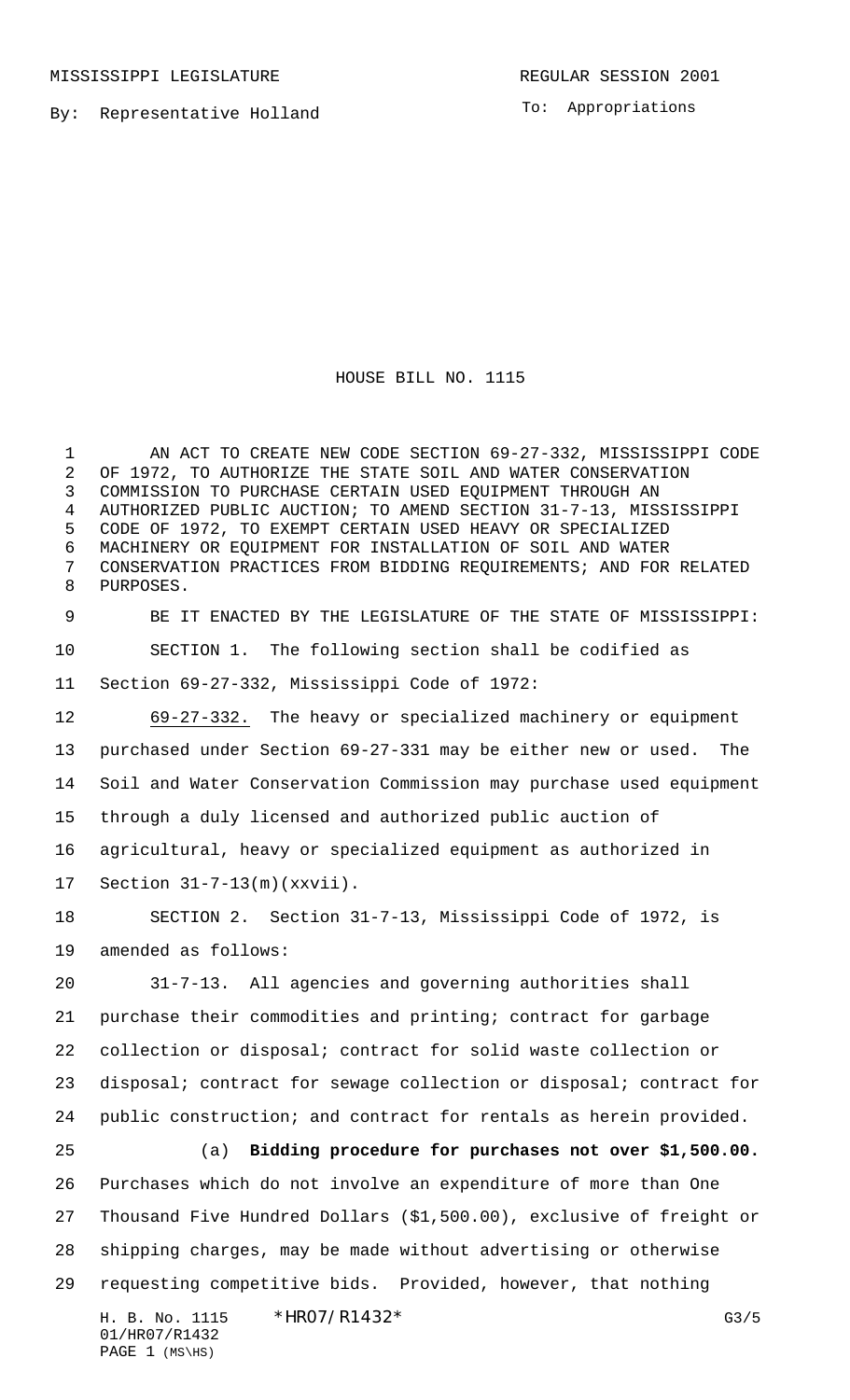contained in this paragraph (a) shall be construed to prohibit any agency or governing authority from establishing procedures which require competitive bids on purchases of One Thousand Five Hundred Dollars (\$1,500.00) or less.

H. B. No. 1115 \* HRO7/R1432\* 01/HR07/R1432 (b) **Bidding procedure for purchases over \$1,500.00 but not over \$10,000.00.** Purchases which involve an expenditure of more than One Thousand Five Hundred Dollars (\$1,500.00) but not more than Ten Thousand Dollars (\$10,000.00), exclusive of freight and shipping charges may be made from the lowest and best bidder without publishing or posting advertisement for bids, provided at least two (2) competitive written bids have been obtained. Any governing authority purchasing commodities pursuant to this paragraph (b) may authorize its purchasing agent, or his designee, with regard to governing authorities other than counties, or its purchase clerk, or his designee, with regard to counties, to accept the lowest and best competitive written bid. Such authorization shall be made in writing by the governing authority and shall be maintained on file in the primary office of the agency and recorded in the official minutes of the governing authority, as appropriate. The purchasing agent or the purchase clerk, or their designee, as the case may be, and not the governing authority, shall be liable for any penalties and/or damages as may be imposed by law for any act or omission of the purchasing agent or purchase clerk, or their designee, constituting a violation of law in accepting any bid without approval by the governing authority. The term "competitive written bid" shall mean a bid submitted on a bid form furnished by the buying agency or governing authority and signed by authorized personnel representing the vendor, or a bid submitted on a vendor's letterhead or identifiable bid form and signed by authorized personnel representing the vendor. Bids may be submitted by facsimile, electronic mail or other generally accepted method of information distribution. Bids submitted by

```
PAGE 2 (MS\HS)
```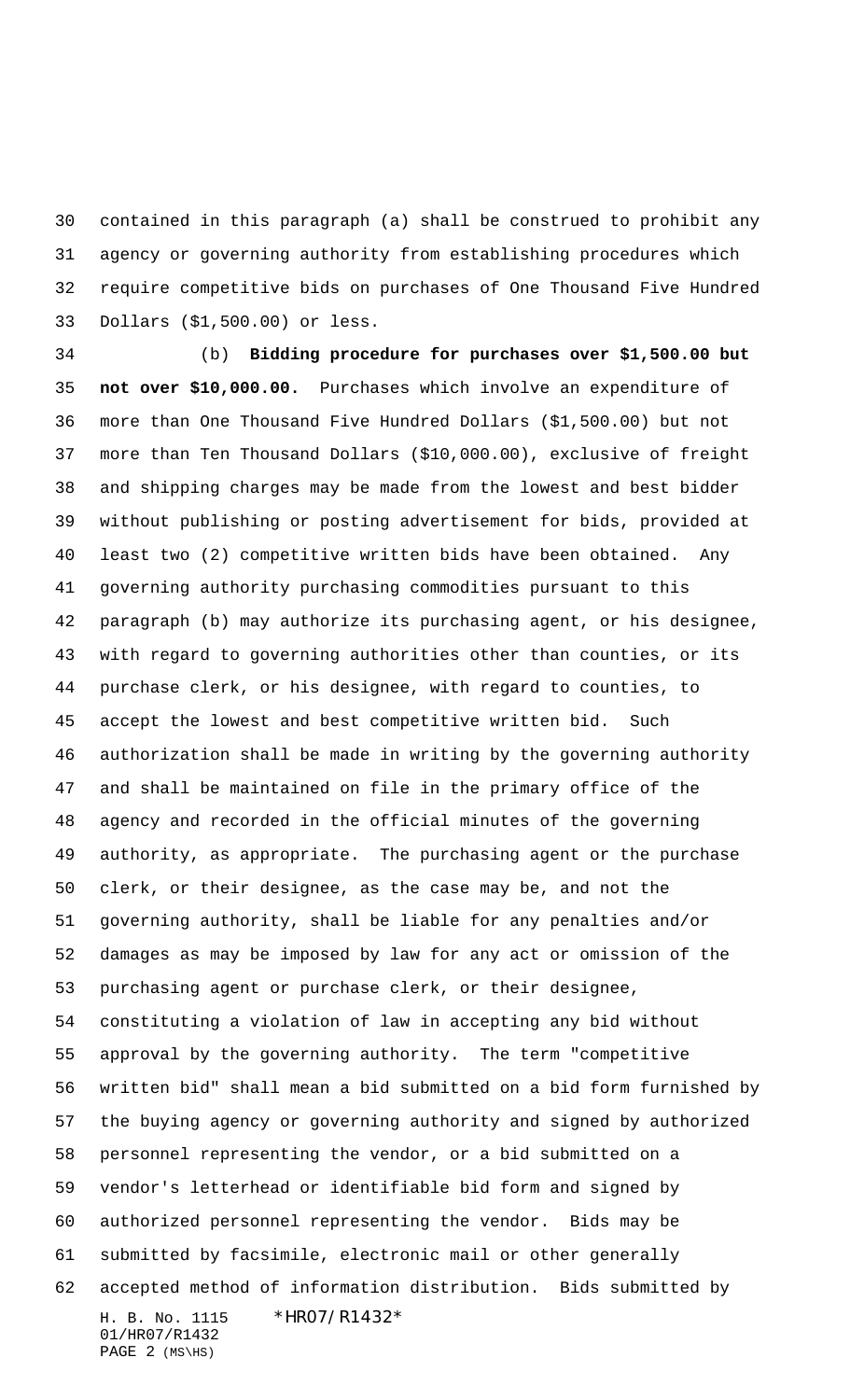electronic transmission shall not require the signature of the vendor's representative unless required by agencies or governing authorities.

## (c) **Bidding procedure for purchases over \$10,000.00.**

H. B. No. 1115 \*HR07/R1432\* 01/HR07/R1432 PAGE (MS\HS) (i) **Publication requirement**. Purchases which involve an expenditure of more than Ten Thousand Dollars (\$10,000.00), exclusive of freight and shipping charges may be made from the lowest and best bidder after advertising for competitive sealed bids once each week for two (2) consecutive weeks in a regular newspaper published in the county or municipality in which such agency or governing authority is located. The date as published for the bid opening shall not be less than seven (7) working days after the last published notice; however, if the purchase involves a construction project in which the estimated cost is in excess of Fifteen Thousand Dollars (\$15,000.00), such bids shall not be opened in less than fifteen (15) working days after the last notice is published and the notice for the purchase of such construction shall be published once each week for two (2) consecutive weeks. The notice of intention to let contracts or purchase equipment shall state the time and place at which bids shall be received, list the contracts to be made or types of equipment or supplies to be purchased, and, if all plans and/or specifications are not published, refer to the plans and/or specifications on file. If there is no newspaper published in the county or municipality, then such notice shall be given by posting same at the courthouse, or for municipalities at the city hall, and at two (2) other public places in the county or municipality, and also by publication once each week for two (2) consecutive weeks in some newspaper having a general circulation in the county or municipality in the above provided manner. On the same date that the notice is submitted to the newspaper for publication, the agency or governing authority involved shall mail written notice to, or provide electronic notification to the main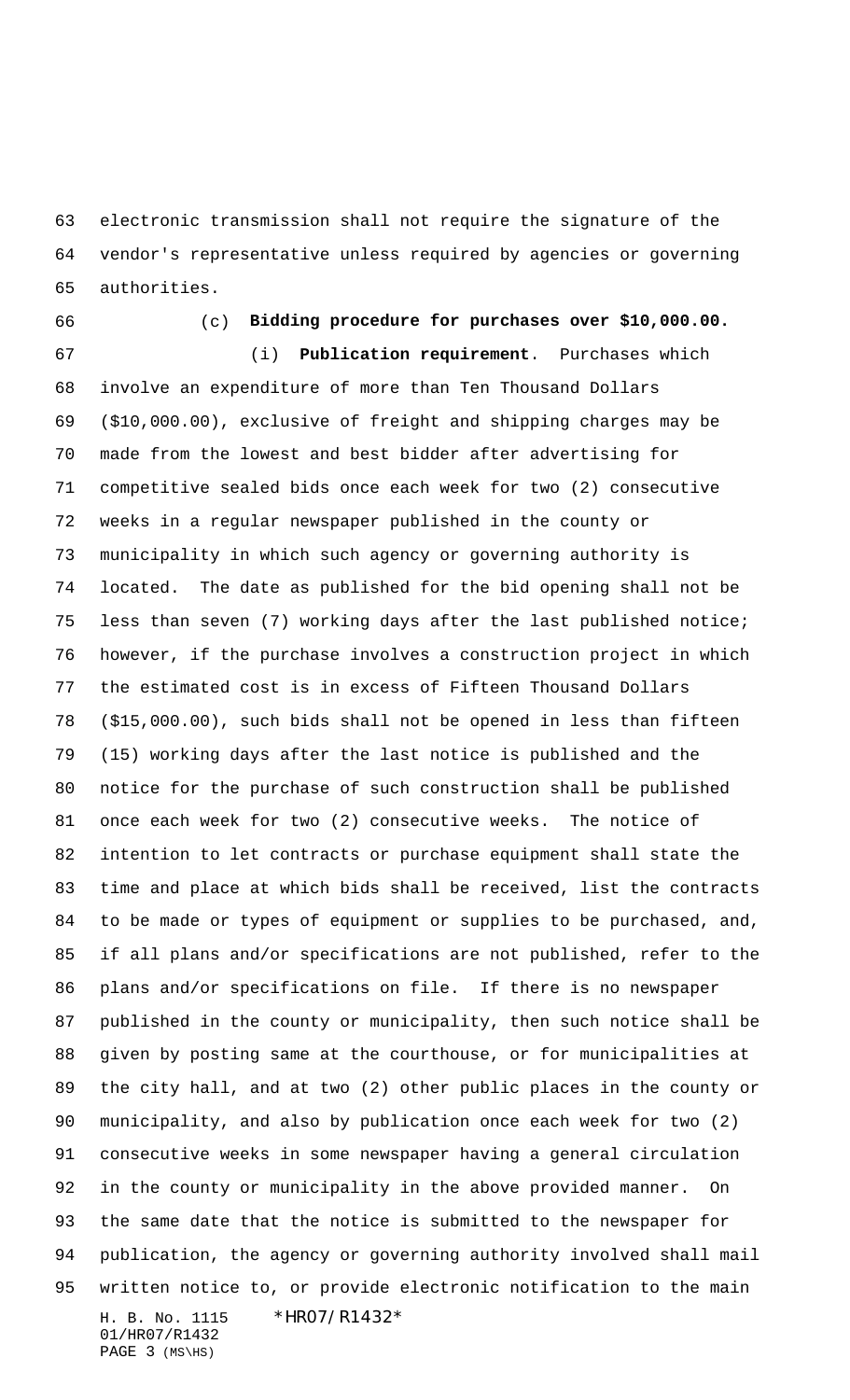office of the Mississippi Contract Procurement Center that contains the same information as that in the published notice.

 (ii) **Bidding process amendment procedure**. If all plans and/or specifications are published in the notification, then the plans and/or specifications may not be amended. If all plans and/or specifications are not published in the notification, then amendments to the plans/specifications, bid opening date, bid opening time and place may be made, provided that the agency or governing authority maintains a list of all prospective bidders who are known to have received a copy of the bid documents and all such prospective bidders are sent copies of all amendments. This notification of amendments may be made via mail, facsimile, electronic mail or other generally accepted method of information distribution. No addendum to bid specifications may be issued within forty-eight (48) working hours of the time established for the receipt of bids unless such addendum also amends the bid opening to a date not less than five (5) working days after the date of the addendum.

 (iii) **Filing requirement**. In all cases involving governing authorities, before the notice shall be published or posted, the plans or specifications for the construction or equipment being sought shall be filed with the clerk of the board of the governing authority. In addition to these requirements, a bid file shall be established which shall indicate those vendors to whom such solicitations and specifications were issued, and such file shall also contain such information as is pertinent to the bid.

H. B. No. 1115 \*HR07/R1432\* 01/HR07/R1432 PAGE (MS\HS) (iv) **Specification restrictions**. Specifications pertinent to such bidding shall be written so as not to exclude comparable equipment of domestic manufacture. Provided, however, that should valid justification be presented, the Department of Finance and Administration or the board of a governing authority may approve a request for specific equipment necessary to perform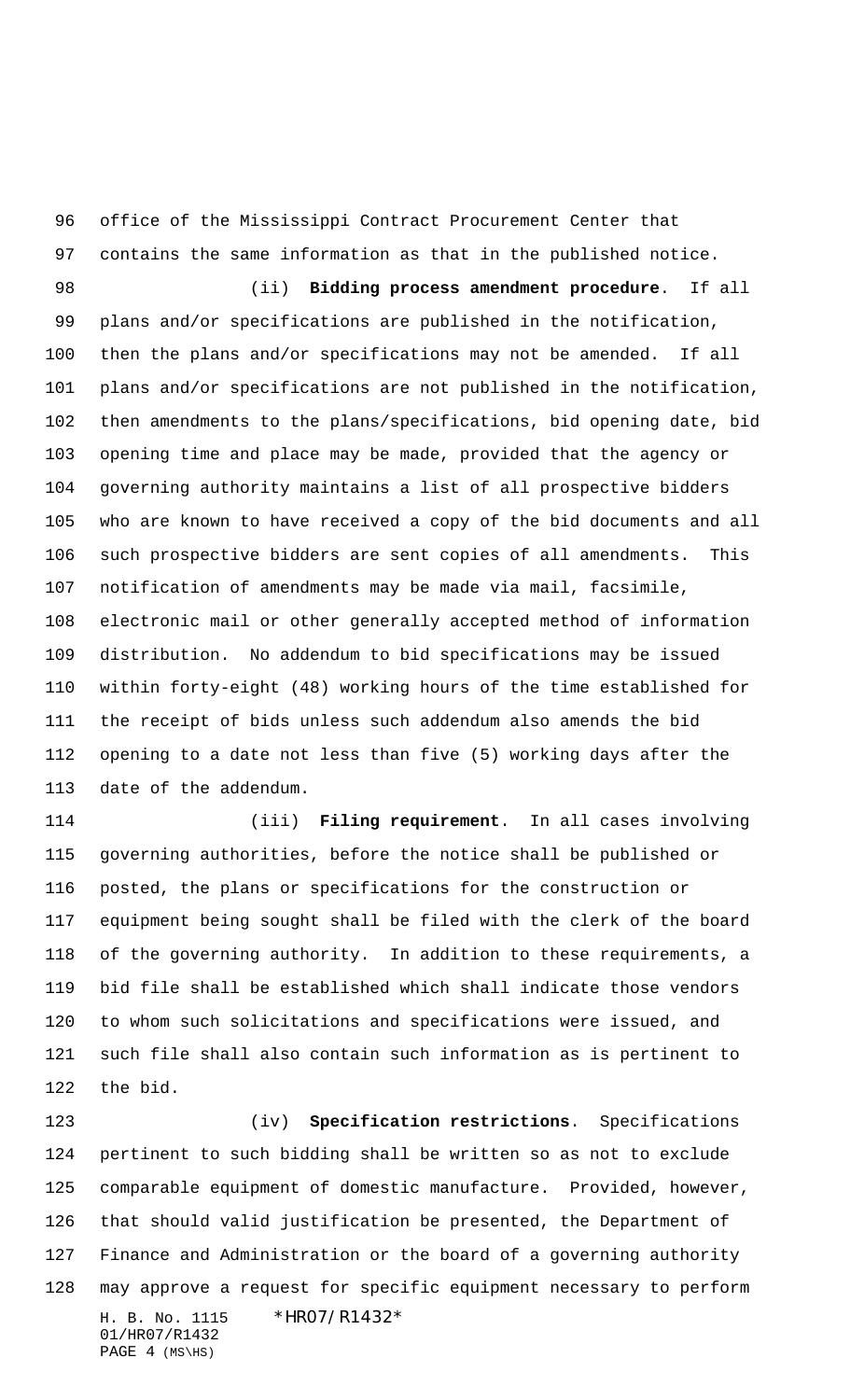a specific job. Further, such justification, when placed on the minutes of the board of a governing authority, may serve as authority for that governing authority to write specifications to require a specific item of equipment needed to perform a specific job. In addition to these requirements, from and after July 1, 1990, vendors of relocatable classrooms and the specifications for the purchase of such relocatable classrooms published by local school boards shall meet all pertinent regulations of the State Board of Education, including prior approval of such bid by the State Department of Education.

## (d) **Lowest and best bid decision procedure.**

 (i) **Decision procedure**. Purchases may be made from the lowest and best bidder. In determining the lowest and best bid, freight and shipping charges shall be included. Life-cycle costing, total cost bids, warranties, guaranteed buy-back provisions and other relevant provisions may be included in the best bid calculation. All best bid procedures for state agencies must be in compliance with regulations established by the Department of Finance and Administration. If any governing authority accepts a bid other than the lowest bid actually submitted, it shall place on its minutes detailed calculations and narrative summary showing that the accepted bid was determined to be the lowest and best bid, including the dollar amount of the accepted bid and the dollar amount of the lowest bid. No agency or governing authority shall accept a bid based on items not included in the specifications.

 (ii) **Construction project negotiations authority**. If the lowest and best bid is not more than ten percent (10%) above the amount of funds allocated for a public construction or renovation project, then the agency or governing authority shall be permitted to negotiate with the lowest bidder in order to enter into a contract for an amount not to exceed the funds allocated.

H. B. No. 1115 \* HRO7/R1432\* 01/HR07/R1432 PAGE (MS\HS)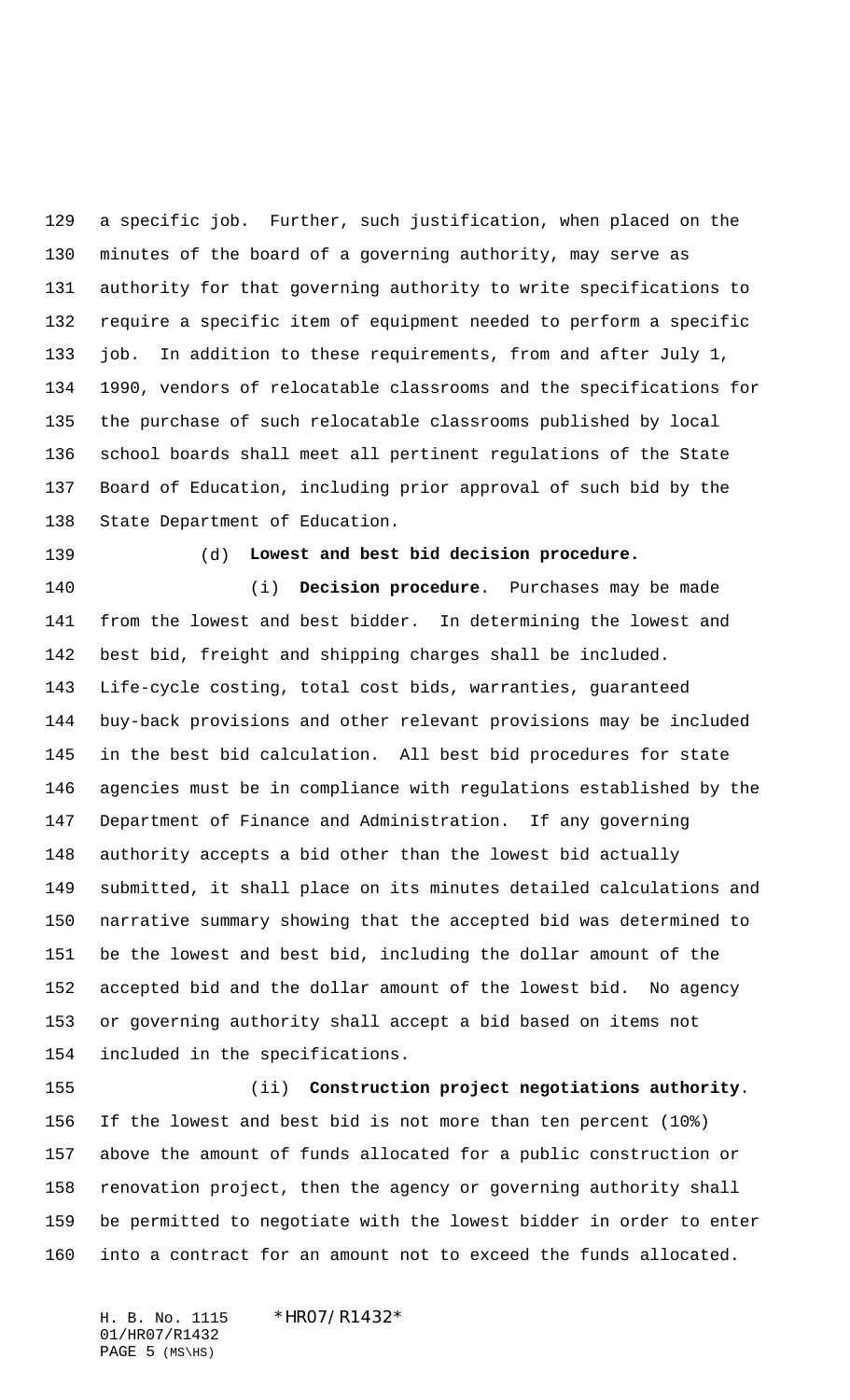H. B. No. 1115 \*HR07/R1432\* 01/HR07/R1432 (e) **Lease-purchase authorization.** For the purposes of this section, the term "equipment" shall mean equipment, furniture and, if applicable, associated software and other applicable direct costs associated with the acquisition. Any lease-purchase of equipment which an agency is not required to lease-purchase under the master lease-purchase program pursuant to Section 31-7-10 and any lease-purchase of equipment which a governing authority elects to lease-purchase may be acquired by a lease-purchase agreement under this paragraph (e). Lease-purchase financing may also be obtained from the vendor or from a third-party source after having solicited and obtained at least two (2) written competitive bids, as defined in paragraph (b) of this section, for such financing without advertising for such bids. Solicitation for the bids for financing may occur before or after acceptance of bids for the purchase of such equipment or, where no such bids for purchase are required, at any time before the purchase thereof. No such lease-purchase agreement shall be for an annual rate of interest which is greater than the overall maximum interest rate to maturity on general obligation indebtedness permitted under Section 75-17-101, and the term of such lease-purchase agreement shall not exceed the useful life of equipment covered thereby as determined according to the upper limit of the asset depreciation range (ADR) guidelines for the Class Life Asset Depreciation Range System established by the Internal Revenue Service pursuant to the United States Internal Revenue Code and regulations thereunder as in effect on December 31, 1980, or comparable depreciation guidelines with respect to any equipment not covered by ADR guidelines. Any lease-purchase agreement entered into pursuant to this paragraph (e) may contain any of the terms and conditions which a master lease-purchase agreement may contain under the provisions of Section 31-7-10(5), and shall contain an annual allocation dependency clause substantially similar to that set forth in Section 31-7-10(8).

PAGE (MS\HS)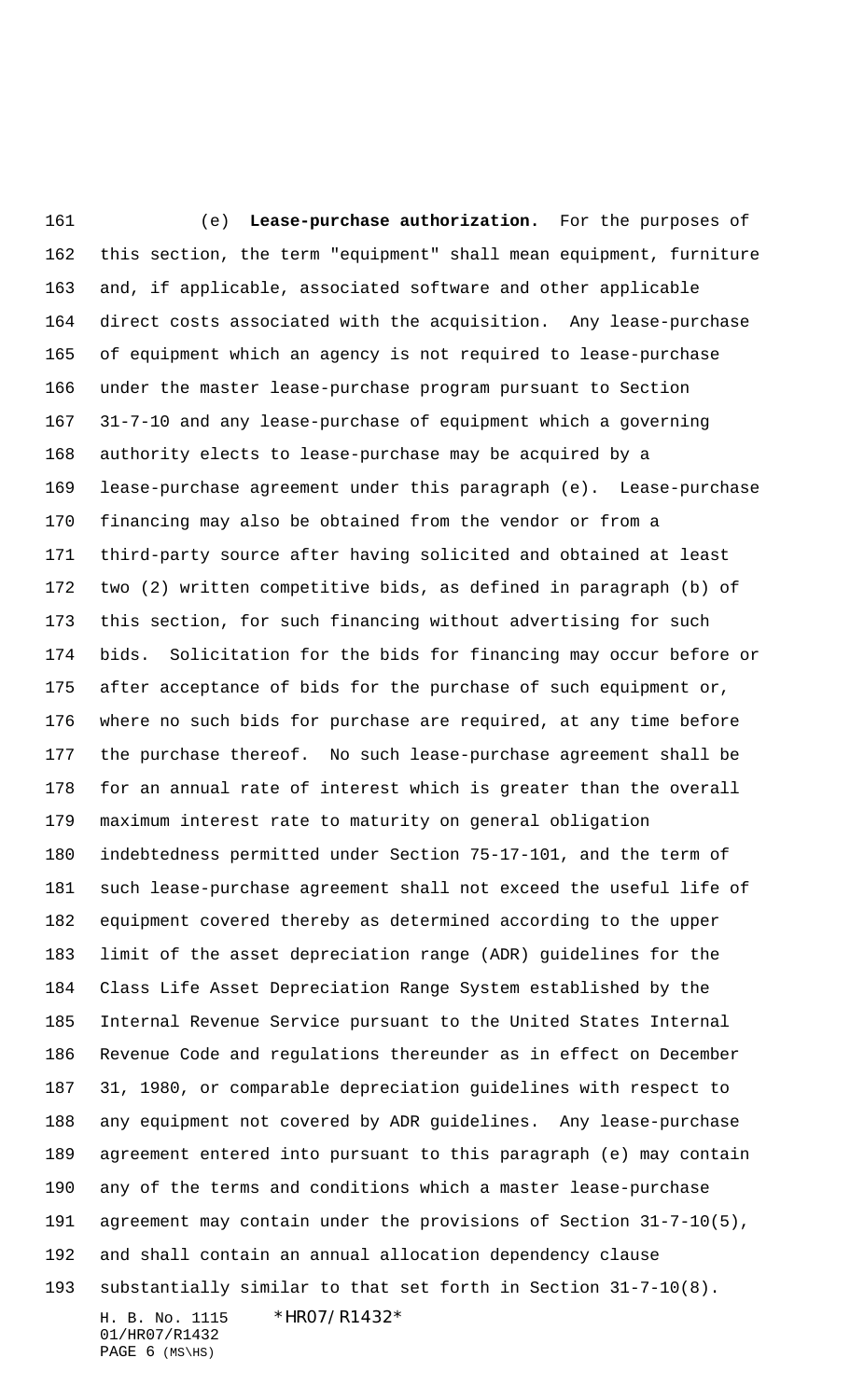Each agency or governing authority entering into a lease-purchase transaction pursuant to this paragraph (e) shall maintain with respect to each such lease-purchase transaction the same information as required to be maintained by the Department of Finance and Administration pursuant to Section 31-7-10(13). However, nothing contained in this section shall be construed to permit agencies to acquire items of equipment with a total acquisition cost in the aggregate of less than Ten Thousand Dollars (\$10,000.00) by a single lease-purchase transaction. All equipment, and the purchase thereof by any lessor, acquired by lease-purchase under this paragraph and all lease-purchase payments with respect thereto shall be exempt from all Mississippi sales, use and ad valorem taxes. Interest paid on any lease-purchase agreement under this section shall be exempt from State of Mississippi income taxation.

 (f) **Alternate bid authorization.** When necessary to ensure ready availability of commodities for public works and the timely completion of public projects, no more than two (2) alternate bids may be accepted by a governing authority for commodities. No purchases may be made through use of such alternate bids procedure unless the lowest and best bidder, for reasons beyond his control, cannot deliver the commodities contained in his bid. In that event, purchases of such commodities may be made from one (1) of the bidders whose bid was accepted as an alternate.

H. B. No. 1115 \*HR07/R1432\* (g) **Construction contract change authorization.** In the event a determination is made by an agency or governing authority after a construction contract is let that changes or modifications to the original contract are necessary or would better serve the purpose of the agency or the governing authority, such agency or governing authority may, in its discretion, order such changes pertaining to the construction that are necessary under the circumstances without the necessity of further public bids;

01/HR07/R1432 PAGE (MS\HS)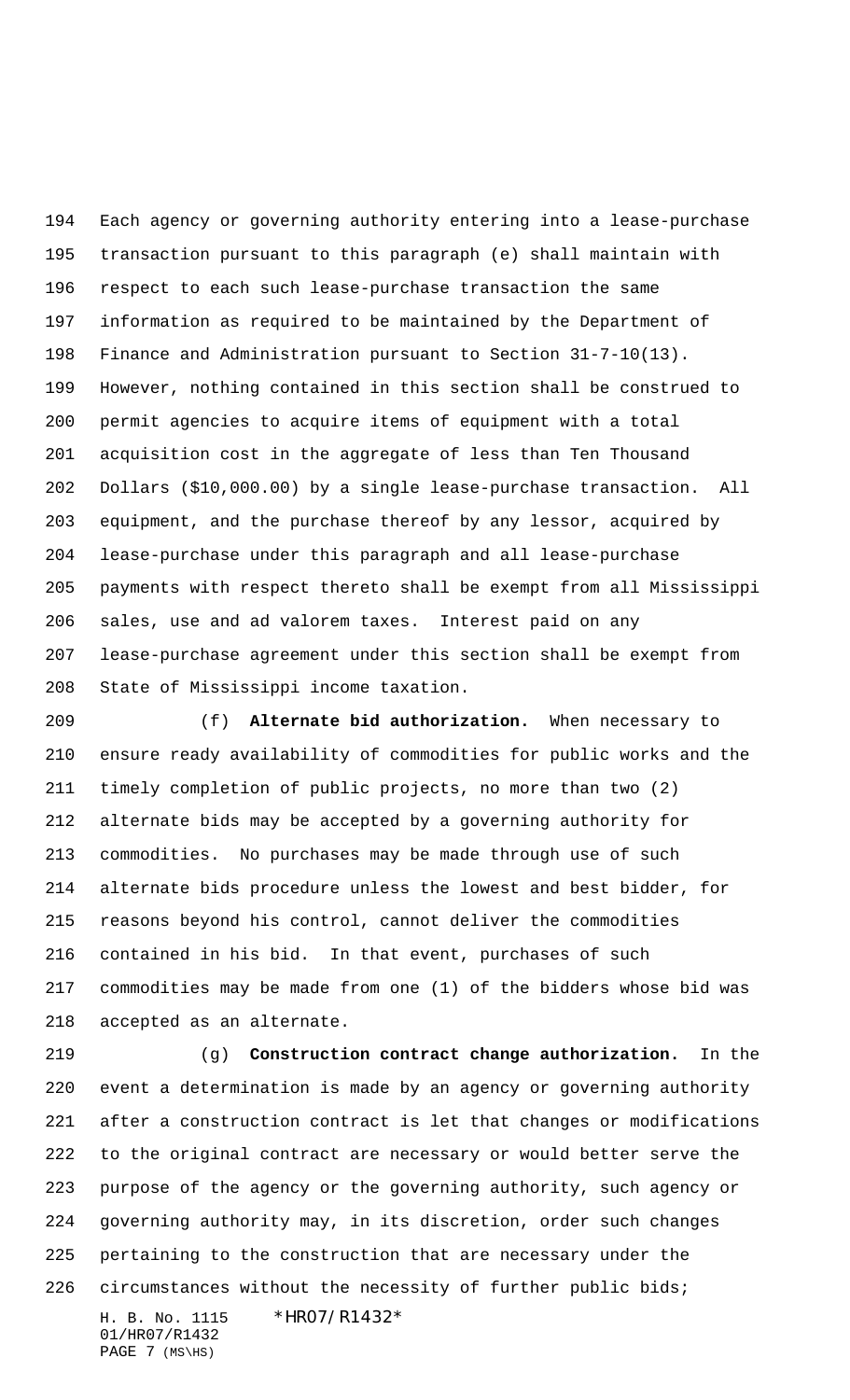provided that such change shall be made in a commercially reasonable manner and shall not be made to circumvent the public purchasing statutes. In addition to any other authorized person, the architect or engineer hired by an agency or governing authority with respect to any public construction contract shall have the authority, when granted by an agency or governing authority, to authorize changes or modifications to the original contract without the necessity of prior approval of the agency or governing authority when any such change or modification is less than one percent (1%) of the total contract amount. The agency or governing authority may limit the number, manner or frequency of such emergency changes or modifications.

 (h) **Petroleum purchase alternative.** In addition to other methods of purchasing authorized in this chapter, when any agency or governing authority shall have a need for gas, diesel fuel, oils and/or other petroleum products in excess of the amount set forth in paragraph (a) of this section, such agency or governing authority may purchase the commodity after having solicited and obtained at least two (2) competitive written bids, as defined in paragraph (b) of this section. If two (2) competitive written bids are not obtained the entity shall comply with the procedures set forth in paragraph (c) of this section. In the event any agency or governing authority shall have advertised for bids for the purchase of gas, diesel fuel, oils and other petroleum products and coal and no acceptable bids can be obtained, such agency or governing authority is authorized and directed to enter into any negotiations necessary to secure the lowest and best contract available for the purchase of such commodities.

H. B. No. 1115 \*HR07/R1432\* 01/HR07/R1432 (i) **Road construction petroleum products price adjustment clause authorization.** Any agency or governing authority authorized to enter into contracts for the construction, maintenance, surfacing or repair of highways, roads or streets,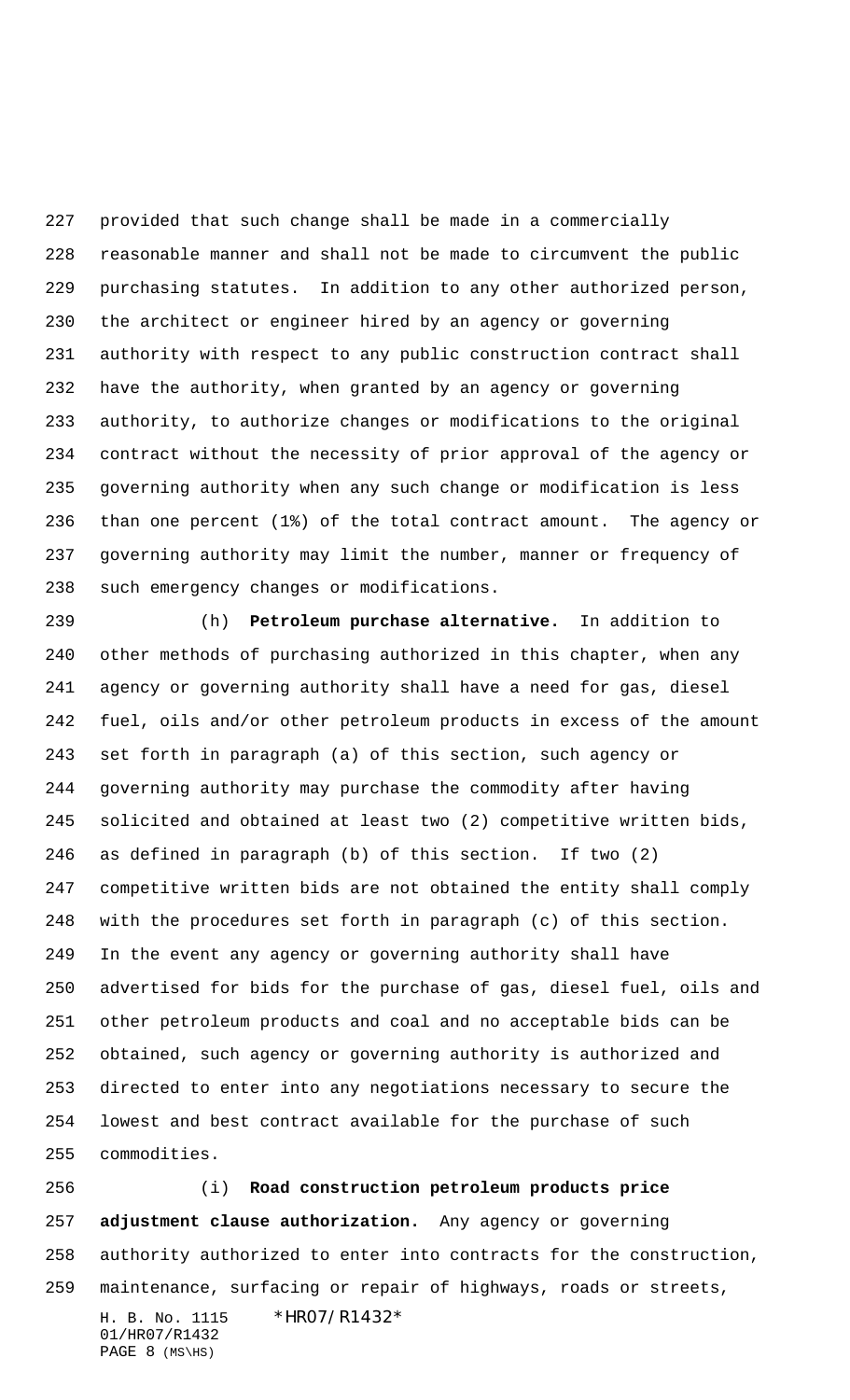may include in its bid proposal and contract documents a price adjustment clause with relation to the cost to the contractor, including taxes, based upon an industry-wide cost index, of petroleum products including asphalt used in the performance or execution of the contract or in the production or manufacture of materials for use in such performance. Such industry-wide index shall be established and published monthly by the Mississippi Department of Transportation with a copy thereof to be mailed, upon request, to the clerks of the governing authority of each municipality and the clerks of each board of supervisors throughout the state. The price adjustment clause shall be based on the cost of such petroleum products only and shall not include any additional profit or overhead as part of the adjustment. The bid proposals or document contract shall contain the basis and methods of adjusting unit prices for the change in the cost of such petroleum products.

H. B. No. 1115 \*HR07/R1432\* 01/HR07/R1432 (j) **State agency emergency purchase procedure.** If the executive head of any agency of the state shall determine that an emergency exists in regard to the purchase of any commodities or repair contracts, so that the delay incident to giving opportunity for competitive bidding would be detrimental to the interests of the state, then the provisions herein for competitive bidding shall not apply and the head of such agency shall be authorized to make the purchase or repair. Total purchases so made shall only be for the purpose of meeting needs created by the emergency situation. In the event such executive head is responsible to an agency board, at the meeting next following the emergency purchase, documentation of the purchase, including a description of the commodity purchased, the purchase price thereof and the nature of the emergency shall be presented to the board and placed on the minutes of the board of such agency. The head of such agency shall, at the earliest possible date following such emergency purchase, file with the Department of Finance and

PAGE (MS\HS)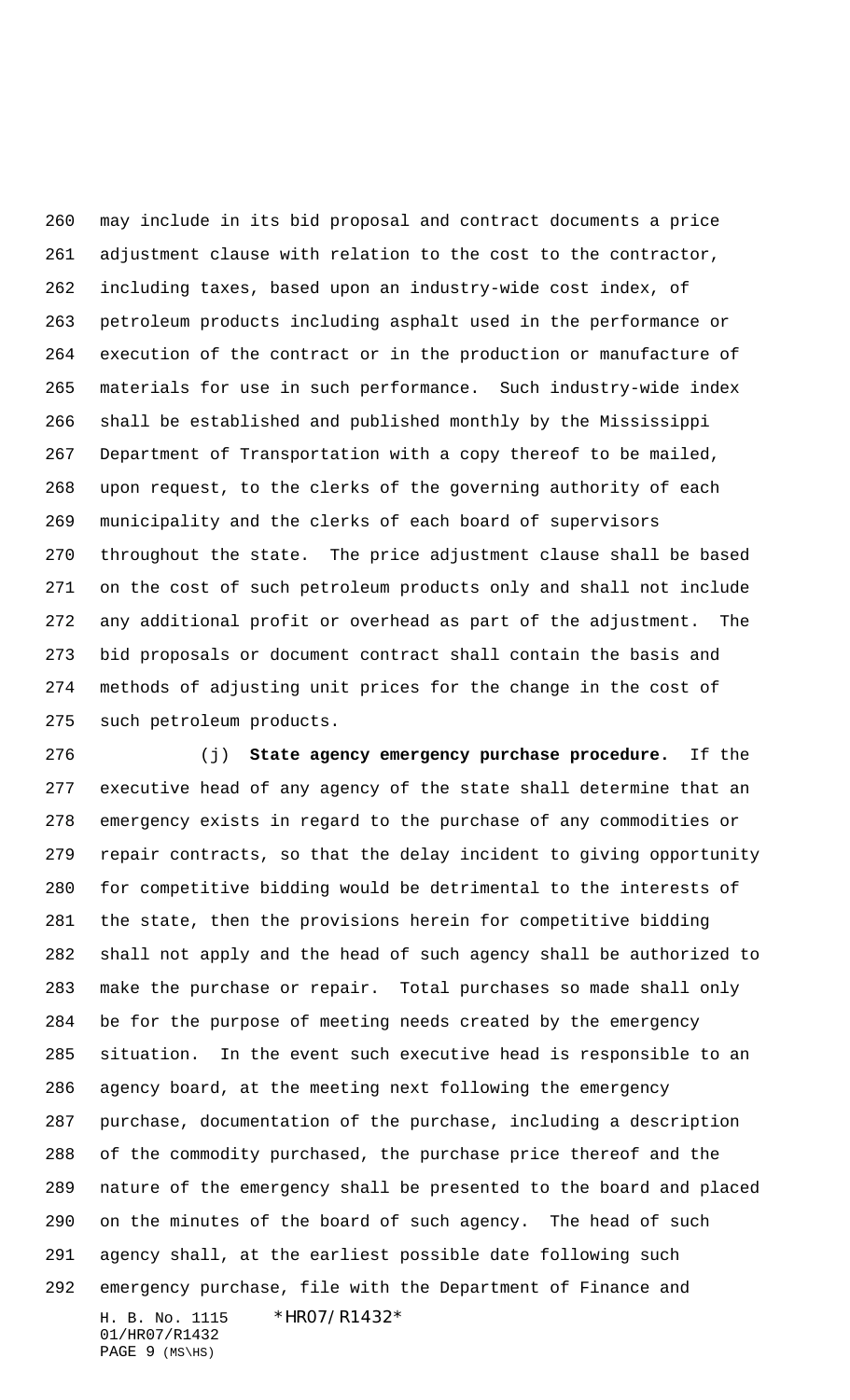Administration (i) a statement under oath certifying the conditions and circumstances of the emergency, and (ii) a certified copy of the appropriate minutes of the board of such agency, if applicable.

 (k) **Governing authority emergency purchase procedure.** If the governing authority, or the governing authority acting through its designee, shall determine that an emergency exists in regard to the purchase of any commodities or repair contracts, so that the delay incident to giving opportunity for competitive bidding would be detrimental to the interest of the governing authority, then the provisions herein for competitive bidding shall not apply and any officer or agent of such governing authority having general or special authority therefor in making such purchase or repair shall approve the bill presented therefor, and he shall certify in writing thereon from whom such purchase was made, or with whom such a repair contract was made. At the board meeting next following the emergency purchase or repair contract, documentation of the purchase or repair contract, including a description of the commodity purchased, the price thereof and the nature of the emergency shall be presented to the board and shall be placed on the minutes of the board of such governing authority.

H. B. No. 1115 \* HRO7/R1432\* 01/HR07/R1432 (l) **Hospital purchase or lease authorization.** The commissioners or board of trustees of any hospital owned or owned and operated separately or jointly by one or more counties, cities, towns, supervisors districts or election districts, or combinations thereof, may contract with such lowest and best bidder for the purchase or lease of any commodity under a contract of purchase or lease-purchase agreement whose obligatory terms do not exceed five (5) years. In addition to the authority granted herein, the commissioners or board of trustees are authorized to enter into contracts for the lease of equipment or services, or both, which it considers necessary for the proper care of patients

PAGE (MS\HS)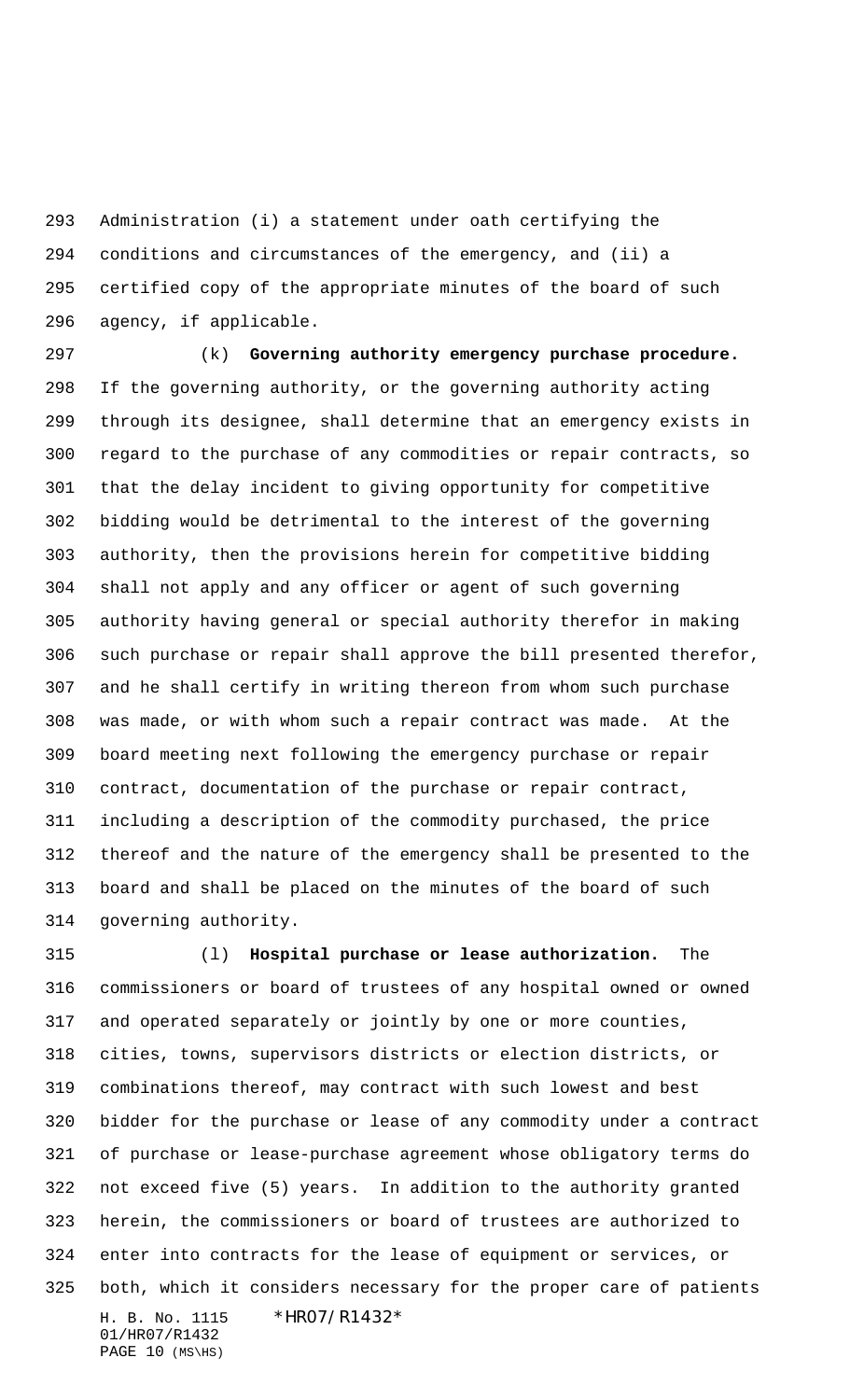if, in its opinion, it is not financially feasible to purchase the necessary equipment or services. Any such contract for the lease of equipment or services executed by the commissioners or board shall not exceed a maximum of five (5) years' duration and shall include a cancellation clause based on unavailability of funds. If such cancellation clause is exercised, there shall be no further liability on the part of the lessee.

 (m) **Exceptions from bidding requirements.** Excepted from bid requirements are:

 (i) **Purchasing agreements approved by department.** Purchasing agreements, contracts and maximum price regulations executed or approved by the Department of Finance and Administration.

 (ii) **Outside equipment repairs.** Repairs to equipment, when such repairs are made by repair facilities in the private sector; however, engines, transmissions, rear axles and/or other such components shall not be included in this exemption when replaced as a complete unit instead of being repaired and the need for such total component replacement is known before disassembly of the component; provided, however, that invoices identifying the equipment, specific repairs made, parts identified by number and name, supplies used in such repairs, and the number of hours of labor and costs therefor shall be required for the payment for such repairs.

 (iii) **In-house equipment repairs.** Purchases of parts for repairs to equipment, when such repairs are made by personnel of the agency or governing authority; however, entire assemblies, such as engines or transmissions, shall not be included in this exemption when the entire assembly is being replaced instead of being repaired.

 (iv) **Raw gravel or dirt.** Raw unprocessed deposits of gravel or fill dirt which are to be removed and transported by

the purchaser.

H. B. No. 1115 \* HRO7/R1432\* 01/HR07/R1432 PAGE 11 (MS\HS)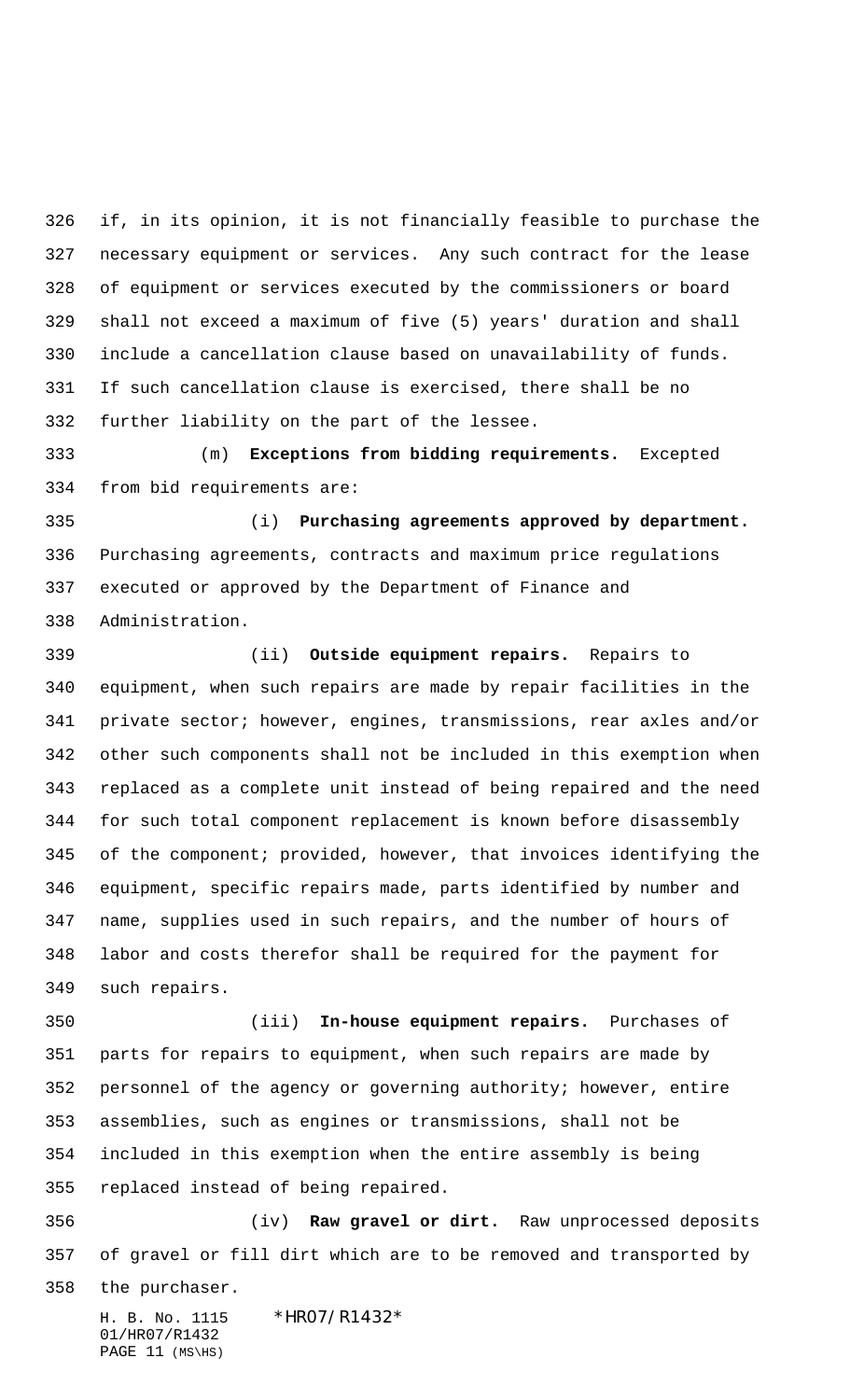(v) **Governmental equipment auctions.** Motor vehicles or other equipment purchased from a federal or state agency or a governing authority at a public auction held for the purpose of disposing of such vehicles or other equipment. Any purchase by a governing authority under the exemption authorized by this subparagraph (v) shall require advance authorization spread upon the minutes of the governing authority to include the listing of the item or items authorized to be purchased and the maximum bid authorized to be paid for each item or items.

 (vi) **Intergovernmental sales and transfers.** Purchases, sales, transfers or trades by governing authorities or state agencies when such purchases, sales, transfers or trades are made by a private treaty agreement or through means of negotiation, from any federal agency or authority, another governing authority or state agency of the State of Mississippi, or any state agency of another state. Nothing in this section shall permit such purchases through public auction except as provided for in subparagraph (v) of this section. It is the intent of this section to allow governmental entities to dispose of and/or purchase commodities from other governmental entities at a price that is agreed to by both parties. This shall allow for purchases and/or sales at prices which may be determined to be below the market value if the selling entity determines that the sale at below market value is in the best interest of the taxpayers of the state. Governing authorities shall place the terms of the agreement and any justification on the minutes, and state agencies shall obtain approval from the Department of Finance and Administration, prior to releasing or taking possession of the commodities.

 (vii) **Perishable supplies or food.** Perishable supplies or foods purchased for use in connection with hospitals, the school lunch programs, homemaking programs and for the feeding of county or municipal prisoners.

H. B. No. 1115 \*HR07/R1432\* 01/HR07/R1432 PAGE (MS\HS)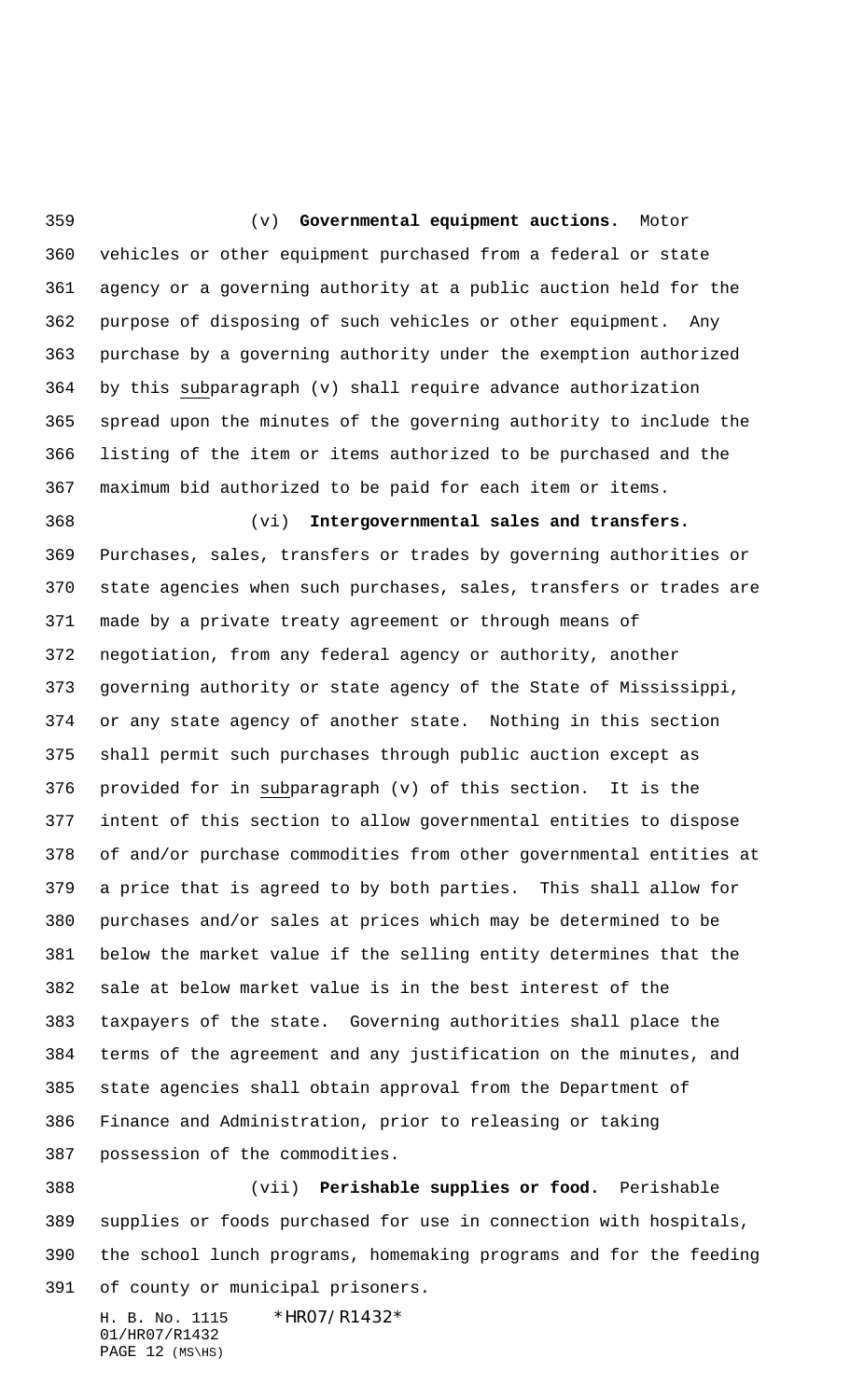(viii) **Single source items.** Noncompetitive items available from one (1) source only. In connection with the purchase of noncompetitive items only available from one (1) source, a certification of the conditions and circumstances requiring the purchase shall be filed by the agency with the Department of Finance and Administration and by the governing authority with the board of the governing authority. Upon receipt of that certification the Department of Finance and Administration or the board of the governing authority, as the case may be, may, in writing, authorize the purchase, which authority shall be noted on the minutes of the body at the next regular meeting thereafter. In those situations, a governing authority is not required to obtain the approval of the Department of Finance and Administration.

H. B. No. 1115 \* HRO7/R1432\* 01/HR07/R1432 (ix) **Waste disposal facility construction contracts.** Construction of incinerators and other facilities for disposal of solid wastes in which products either generated therein, such as steam, or recovered therefrom, such as materials 410 for recycling, are to be sold or otherwise disposed of; provided, however, in constructing such facilities a governing authority or agency shall publicly issue requests for proposals, advertised for in the same manner as provided herein for seeking bids for public construction projects, concerning the design, construction, ownership, operation and/or maintenance of such facilities, wherein such requests for proposals when issued shall contain terms and conditions relating to price, financial responsibility, technology, environmental compatibility, legal responsibilities and such other matters as are determined by the governing authority or agency to be appropriate for inclusion; and after responses to the request for proposals have been duly received, the governing authority or agency may select the most qualified proposal or proposals on the basis of price, technology and other relevant factors and from such proposals, but not limited to the

PAGE (MS\HS)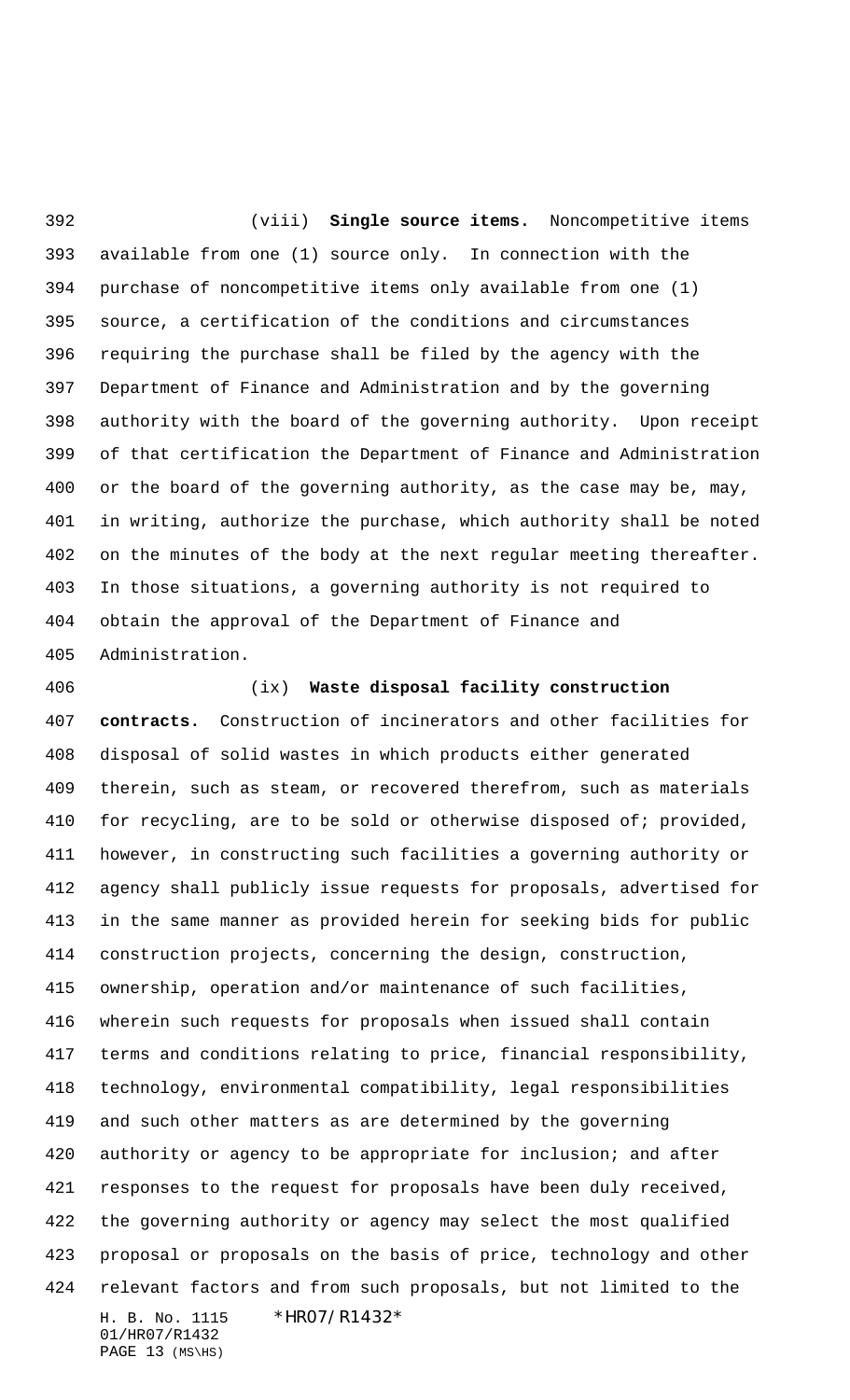terms thereof, negotiate and enter contracts with one or more of the persons or firms submitting proposals.

 (x) **Hospital group purchase contracts.** Supplies, commodities and equipment purchased by hospitals through group purchase programs pursuant to Section 31-7-38.

 (xi) **Information technology products.** Purchases of information technology products made by governing authorities under the provisions of purchase schedules, or contracts executed or approved by the Mississippi Department of Information Technology Services and designated for use by governing authorities.

 (xii) **Energy efficiency services and equipment.** Energy efficiency services and equipment acquired by school districts, community and junior colleges, institutions of higher learning and state agencies or other applicable governmental entities on a shared-savings, lease or lease-purchase basis pursuant to Section 31-7-14.

 (xiii) **Municipal electrical utility system fuel.** Purchases of coal and/or natural gas by municipally-owned electric power generating systems that have the capacity to use both coal and natural gas for the generation of electric power.

 (xiv) **Library books and other reference materials.** Purchases by libraries or for libraries of books and periodicals; processed film, video cassette tapes, filmstrips and slides; recorded audio tapes, cassettes and diskettes; and any such items as would be used for teaching, research or other information distribution; however, equipment such as projectors, recorders, audio or video equipment, and monitor televisions are not exempt under this subparagraph.

 (xv) **Unmarked vehicles.** Purchases of unmarked vehicles when such purchases are made in accordance with purchasing regulations adopted by the Department of Finance and Administration pursuant to Section 31-7-9(2).

H. B. No. 1115 \*HR07/R1432\* 01/HR07/R1432 PAGE (MS\HS)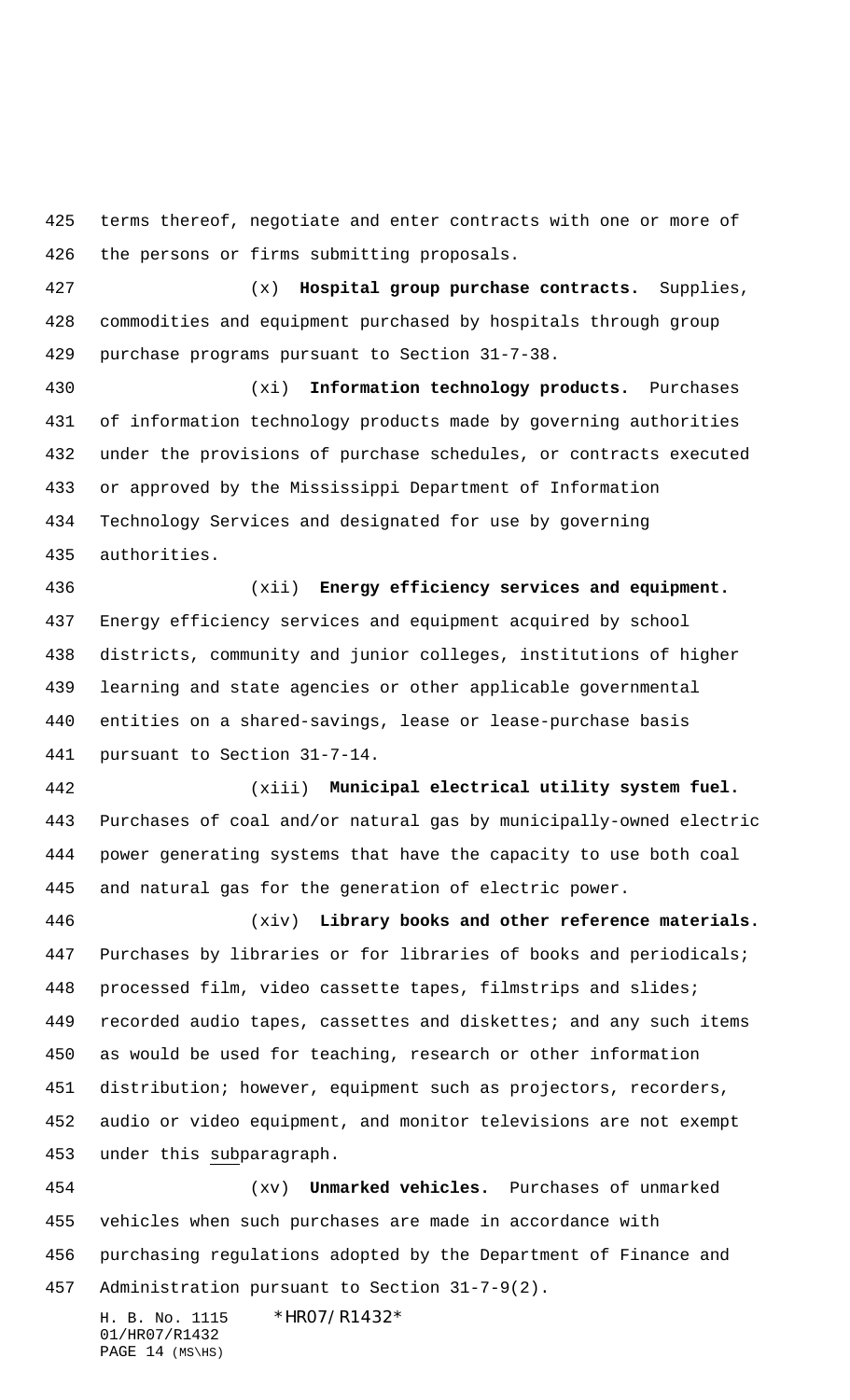(xvi) **Election ballots.** Purchases of ballots printed pursuant to Section 23-15-351.

 (xvii) **Multichannel interactive video systems.** From and after July 1, 1990, contracts by Mississippi Authority for Educational Television with any private educational institution or private nonprofit organization whose purposes are educational in regard to the construction, purchase, lease or lease-purchase of facilities and equipment and the employment of personnel for providing multichannel interactive video systems (ITSF) in the school districts of this state.

 (xviii) **Purchases of prison industry products.** From and after January 1, 1991, purchases made by state agencies or governing authorities involving any item that is manufactured, processed, grown or produced from the state's prison industries.

 (xix) **Undercover operations equipment.** Purchases of surveillance equipment or any other high-tech equipment to be used by law enforcement agents in undercover operations, provided that any such purchase shall be in compliance with regulations established by the Department of Finance and Administration.

 (xx) **Junior college books for rent.** Purchases by community or junior colleges of textbooks which are obtained for the purpose of renting such books to students as part of a book service system.

 (xxi) **Certain school district purchases.** Purchases of commodities made by school districts from vendors with which any levying authority of the school district, as defined in Section 37-57-1, has contracted through competitive bidding procedures for purchases of the same commodities.

 (xxii) **Garbage, solid waste and sewage contracts.** Contracts for garbage collection or disposal, contracts for solid waste collection or disposal and contracts for sewage collection or disposal.

H. B. No. 1115 \* HRO7/R1432\* 01/HR07/R1432 PAGE (MS\HS)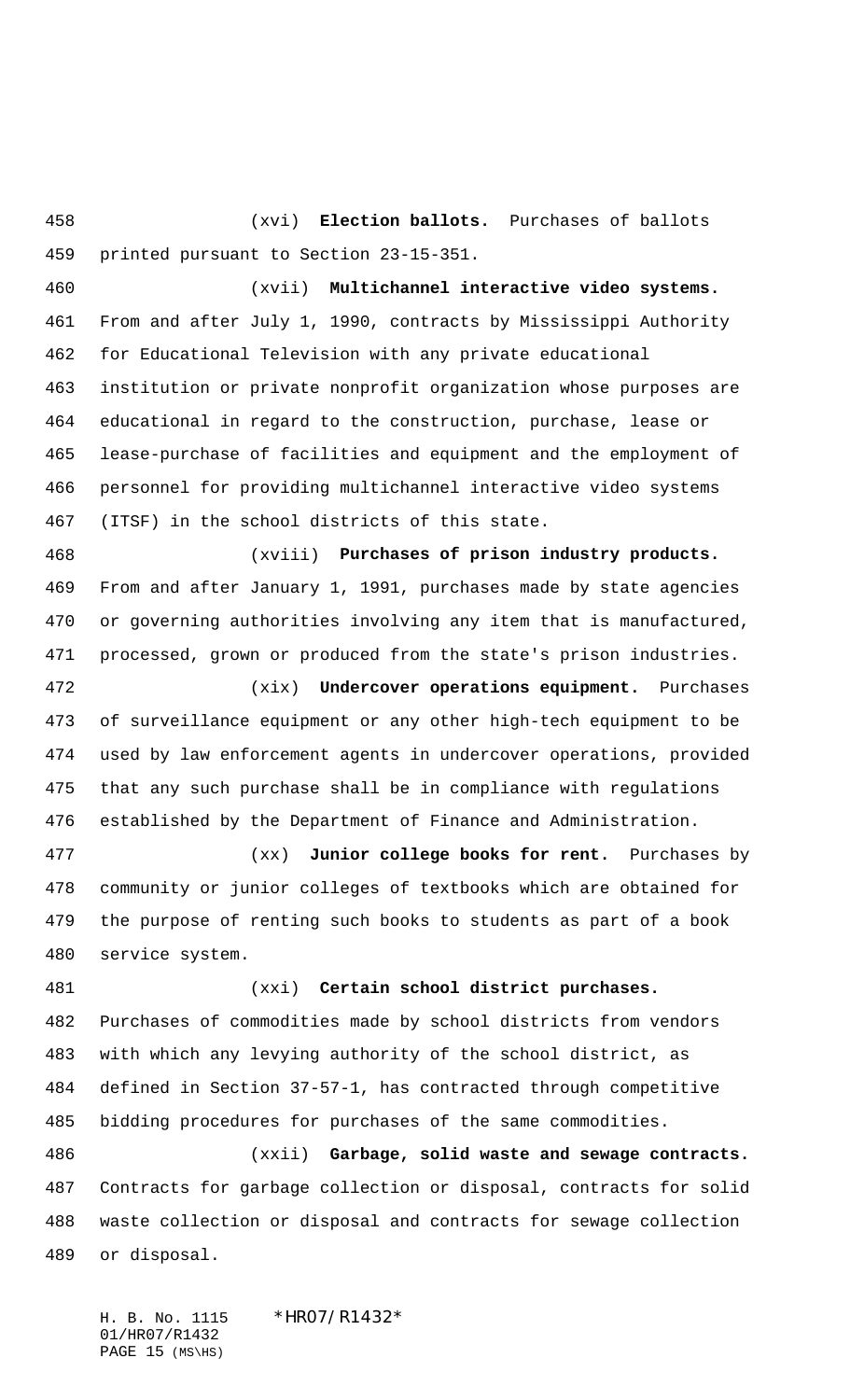H. B. No. 1115 \*HR07/R1432\* 01/HR07/R1432 (xxiii) **Municipal water tank maintenance contracts.** Professional maintenance program contracts for the repair or maintenance of municipal water tanks, which provide professional services needed to maintain municipal water storage tanks for a fixed annual fee for a duration of two (2) or more years. (xxiv) **Purchases of Mississippi Industries for the Blind products.** Purchases made by state agencies or governing authorities involving any item that is manufactured, processed or produced by the Mississippi Industries for the Blind. (xxv) **Purchases of state-adopted textbooks.** Purchases of state-adopted textbooks by public school districts. (xxvi) **Certain purchases under the Mississippi Major Economic Impact Act**. Contracts entered into pursuant to the provisions of Section 57-75-9(2) and (3). (xxvii) **Used heavy or specialized machinery or equipment for installation of soil and water conservation practices purchased at auction.** Used heavy or specialized machinery or equipment used for the installation and implementation of soil and water conservation practices or measures purchased subject to the restrictions provided in Sections 69-27-331 through 69-27-341. Any purchase by the State Soil and Water Conservation Commission under the exemption authorized by this paragraph (xxvii) shall require advance authorization spread upon the minutes of the commission to include the listing of the item or items authorized to be purchased and the maximum bid authorized to be paid for each item or items. (n) **Term contract authorization.** All contracts for the purchase of: (i) All contracts for the purchase of commodities, equipment and public construction (including, but not limited to, repair and maintenance), may be let for periods of not more than sixty (60) months in advance, subject to applicable statutory

PAGE (MS\HS)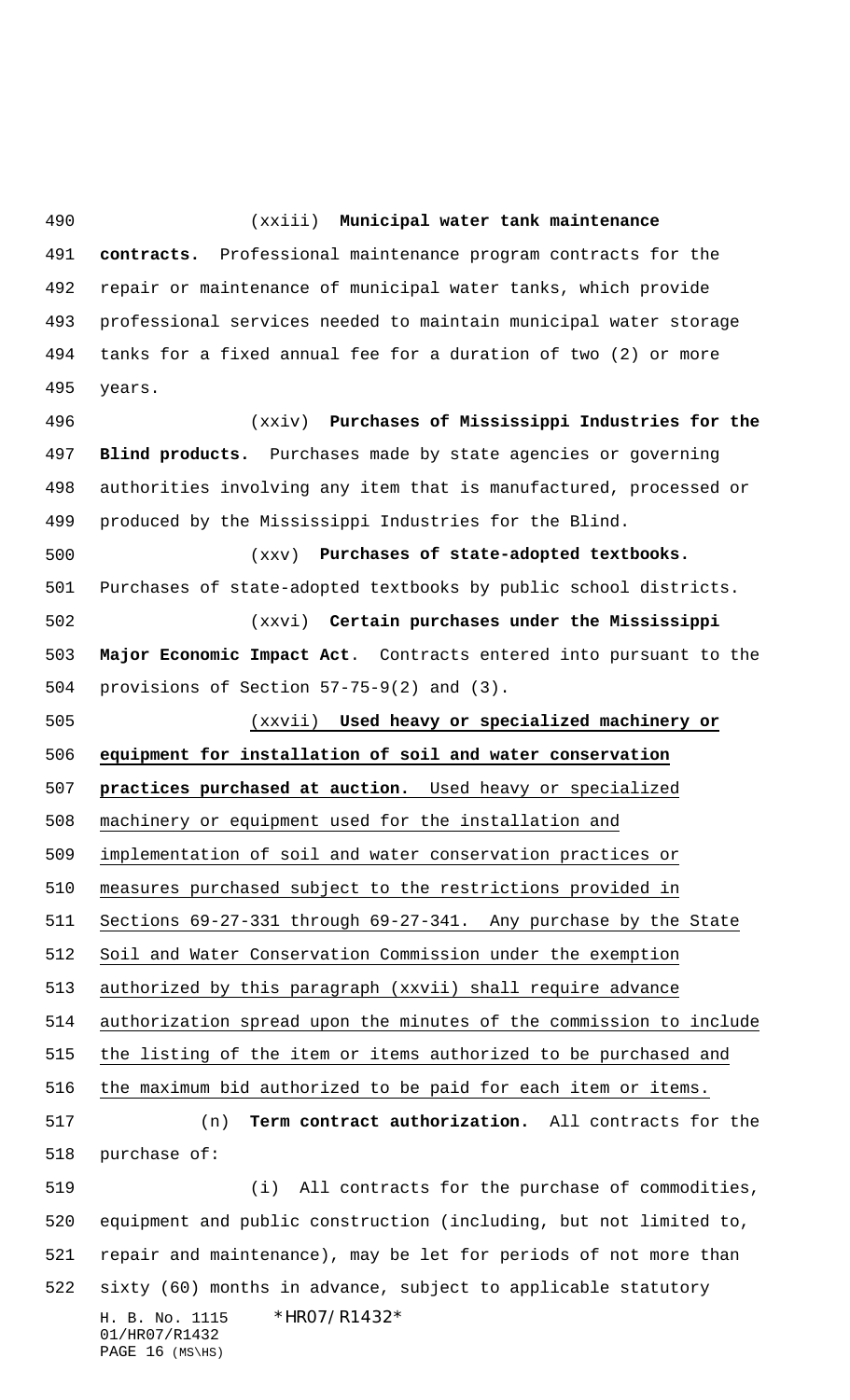provisions prohibiting the letting of contracts during specified periods near the end of terms of office. Term contracts for a period exceeding twenty-four (24) months shall also be subject to ratification or cancellation by governing authority boards taking office subsequent to the governing authority board entering the contract.

 (ii) Bid proposals and contracts may include price adjustment clauses with relation to the cost to the contractor based upon a nationally published industry-wide or nationally published and recognized cost index. The cost index used in a price adjustment clause shall be determined by the Department of Finance and Administration for the state agencies and by the governing board for governing authorities. The bid proposal and contract documents utilizing a price adjustment clause shall contain the basis and method of adjusting unit prices for the change in the cost of such commodities, equipment and public construction.

 (o) **Purchase law violation prohibition and vendor penalty.** No contract or purchase as herein authorized shall be made for the purpose of circumventing the provisions of this section requiring competitive bids, nor shall it be lawful for any person or concern to submit individual invoices for amounts within those authorized for a contract or purchase where the actual value of the contract or commodity purchased exceeds the authorized amount and the invoices therefor are split so as to appear to be authorized as purchases for which competitive bids are not required. Submission of such invoices shall constitute a misdemeanor punishable by a fine of not less than Five Hundred Dollars (\$500.00) nor more than One Thousand Dollars (\$1,000.00), or by imprisonment for thirty (30) days in the county jail, or both such fine and imprisonment. In addition, the claim or claims submitted shall be forfeited.

H. B. No. 1115 \*HR07/R1432\* 01/HR07/R1432 PAGE (MS\HS)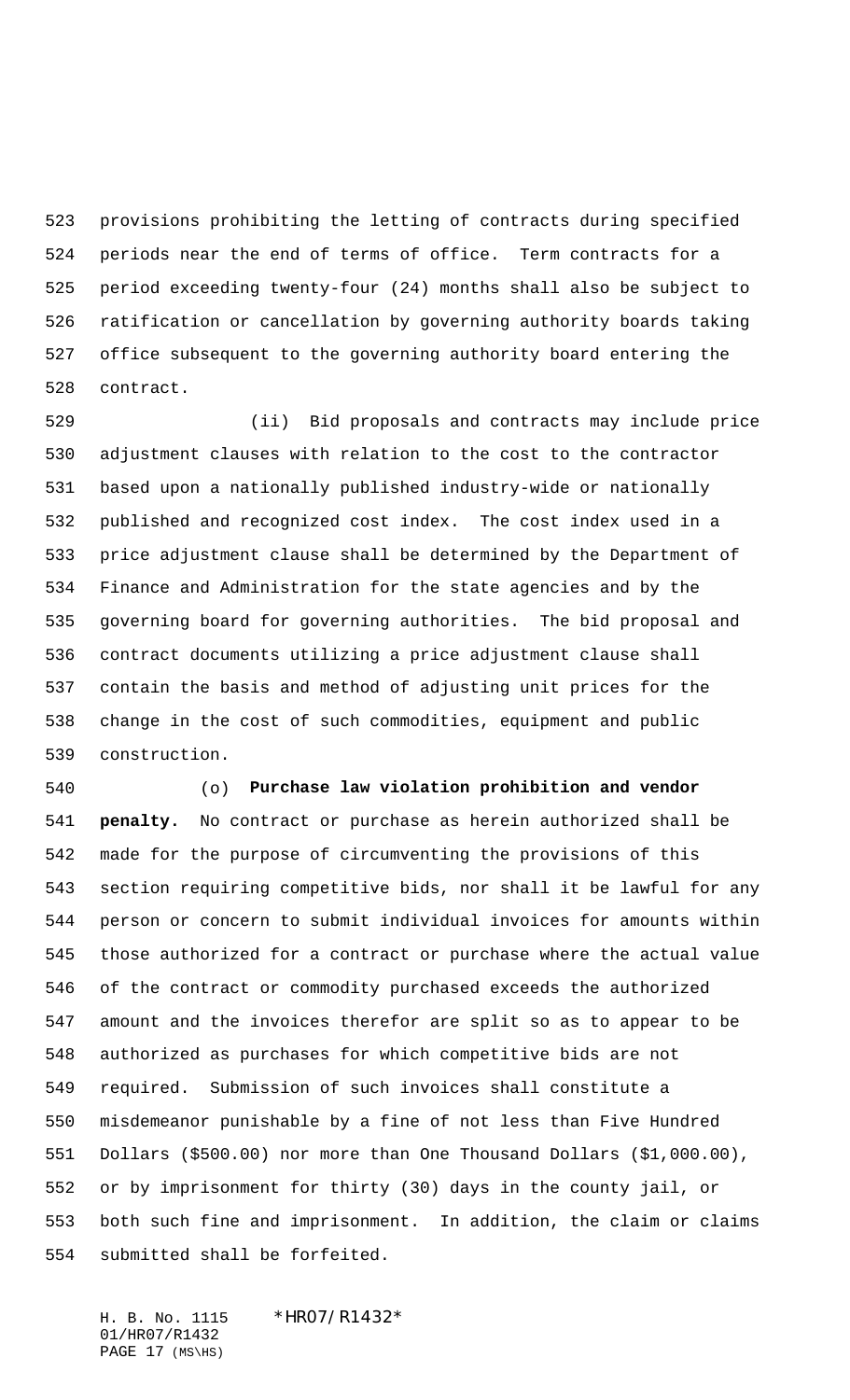(p) **Electrical utility petroleum-based equipment purchase procedure.** When in response to a proper advertisement therefor, no bid firm as to price is submitted to an electric utility for power transformers, distribution transformers, power breakers, reclosers or other articles containing a petroleum product, the electric utility may accept the lowest and best bid therefor although the price is not firm.

 (q) **Fuel management system bidding procedure.** Any governing authority or agency of the state shall, before contracting for the services and products of a fuel management or fuel access system, enter into negotiations with not fewer than two (2) sellers of fuel management or fuel access systems for competitive written bids to provide the services and products for the systems. In the event that the governing authority or agency cannot locate two (2) sellers of such systems or cannot obtain bids from two (2) sellers of such systems, it shall show proof that it made a diligent, good-faith effort to locate and negotiate with two (2) sellers of such systems. Such proof shall include, but not be limited to, publications of a request for proposals and letters soliciting negotiations and bids. For purposes of this paragraph (q), a fuel management or fuel access system is an automated system of acquiring fuel for vehicles as well as management reports detailing fuel use by vehicles and drivers, and the term "competitive written bid" shall have the meaning as defined in paragraph (b) of this section. Governing authorities and agencies shall be exempt from this process when contracting for the services and products of a fuel management or fuel access systems under the terms of a state contract established by the Office of Purchasing and Travel.

H. B. No. 1115 \*HR07/R1432\* 01/HR07/R1432 PAGE (MS\HS) (r) **Solid waste contract proposal procedure.** Before entering into any contract for garbage collection or disposal, contract for solid waste collection or disposal or contract for sewage collection or disposal, which involves an expenditure of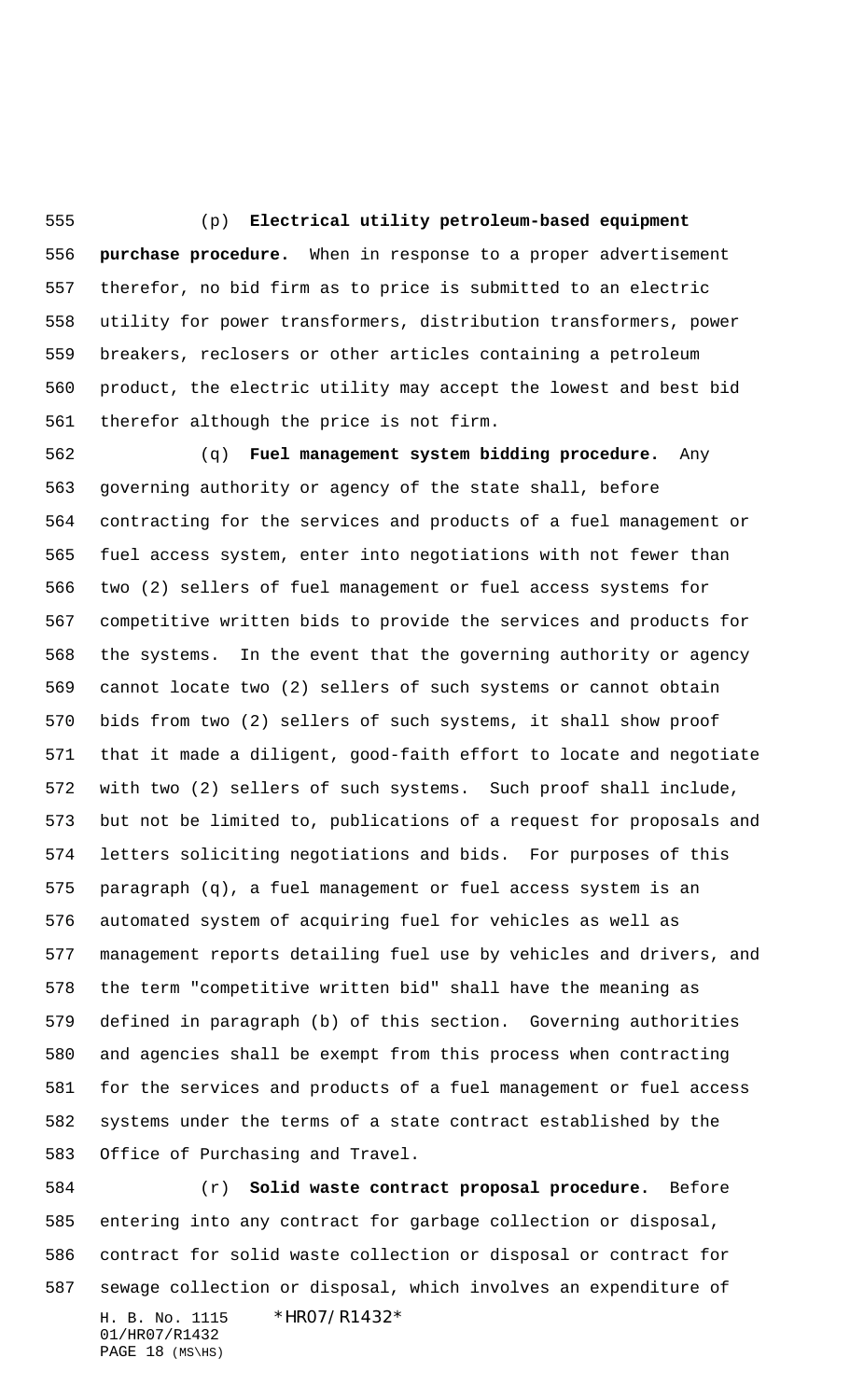more than Fifty Thousand Dollars (\$50,000.00), a governing authority or agency shall issue publicly a request for proposals concerning the specifications for such services which shall be advertised for in the same manner as provided in this section for seeking bids for purchases which involve an expenditure of more than Ten Thousand Dollars (\$10,000.00). Any request for proposals when issued shall contain terms and conditions relating to price, financial responsibility, technology, legal responsibilities and other relevant factors as are determined by the governing authority or agency to be appropriate for inclusion; all factors determined relevant by the governing authority or agency or required by this paragraph (r) shall be duly included in the advertisement to elicit proposals. After responses to the request for proposals have been duly received, the governing authority or agency shall select the most qualified proposal or proposals on the basis of price, technology and other relevant factors and from such proposals, but not limited to the terms thereof, negotiate and enter contracts with one or more of the persons or firms submitting proposals. If the governing authority or agency deems none of the proposals to be qualified or otherwise acceptable, the request for proposals process may be reinitiated. Notwithstanding any other provisions of this paragraph, where a county with at least thirty-five thousand (35,000) nor more than forty thousand (40,000) population, according to the 1990 federal decennial census, owns or operates a solid waste landfill, the governing authorities of any other county or municipality may contract with the governing authorities of the county owning or operating the landfill, pursuant to a resolution duly adopted and spread upon the minutes of each governing authority involved, for garbage or solid waste collection or disposal services through contract negotiations.

H. B. No. 1115 \*HR07/R1432\* 01/HR07/R1432 PAGE (MS\HS) (s) **Minority set aside authorization.** Notwithstanding any provision of this section to the contrary, any agency or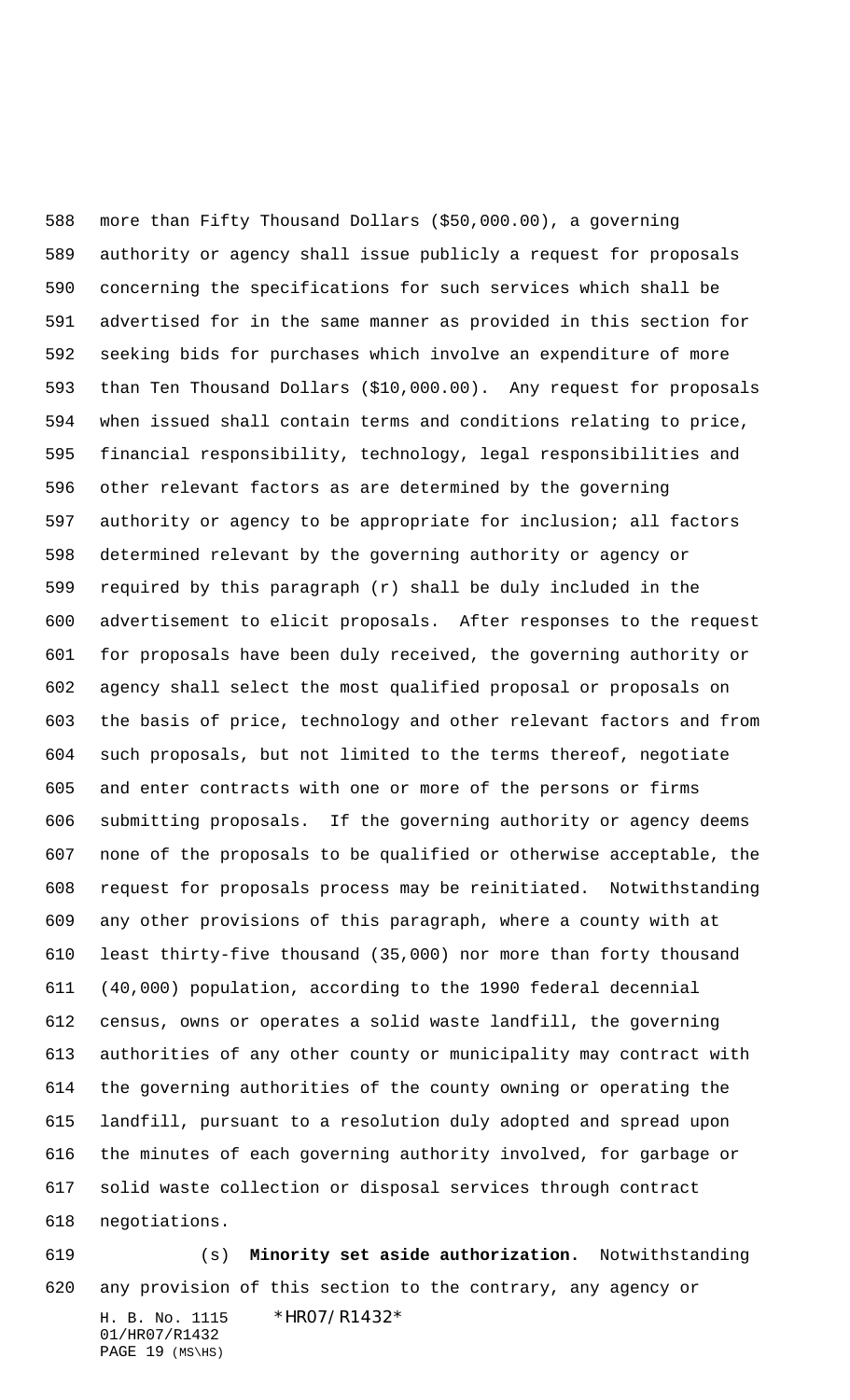governing authority, by order placed on its minutes, may, in its discretion, set aside not more than twenty percent (20%) of its anticipated annual expenditures for the purchase of commodities from minority businesses; however, all such set-aside purchases shall comply with all purchasing regulations promulgated by the Department of Finance and Administration and shall be subject to bid requirements under this section. Set-aside purchases for which competitive bids are required shall be made from the lowest and best minority business bidder. For the purposes of this paragraph, the term "minority business" means a business which is owned by a majority of persons who are United States citizens or permanent resident aliens (as defined by the Immigration and Naturalization Service) of the United States, and who are Asian, Black, Hispanic or Native American, according to the following definitions:

 (i) "Asian" means persons having origins in any of the original people of the Far East, Southeast Asia, the Indian subcontinent, or the Pacific Islands.

 (ii) "Black" means persons having origins in any black racial group of Africa.

 (iii) "Hispanic" means persons of Spanish or Portuguese culture with origins in Mexico, South or Central America, or the Caribbean Islands, regardless of race.

 (iv) "Native American" means persons having origins in any of the original people of North America, including American Indians, Eskimos and Aleuts.

 (t) **Construction punch list restriction.** The architect, engineer or other representative designated by the agency or governing authority that is contracting for public construction or renovation may prepare and submit to the contractor only one (1) preliminary punch list of items that do not meet the contract requirements at the time of substantial

H. B. No. 1115 \* HRO7/R1432\* 01/HR07/R1432 PAGE (MS\HS)